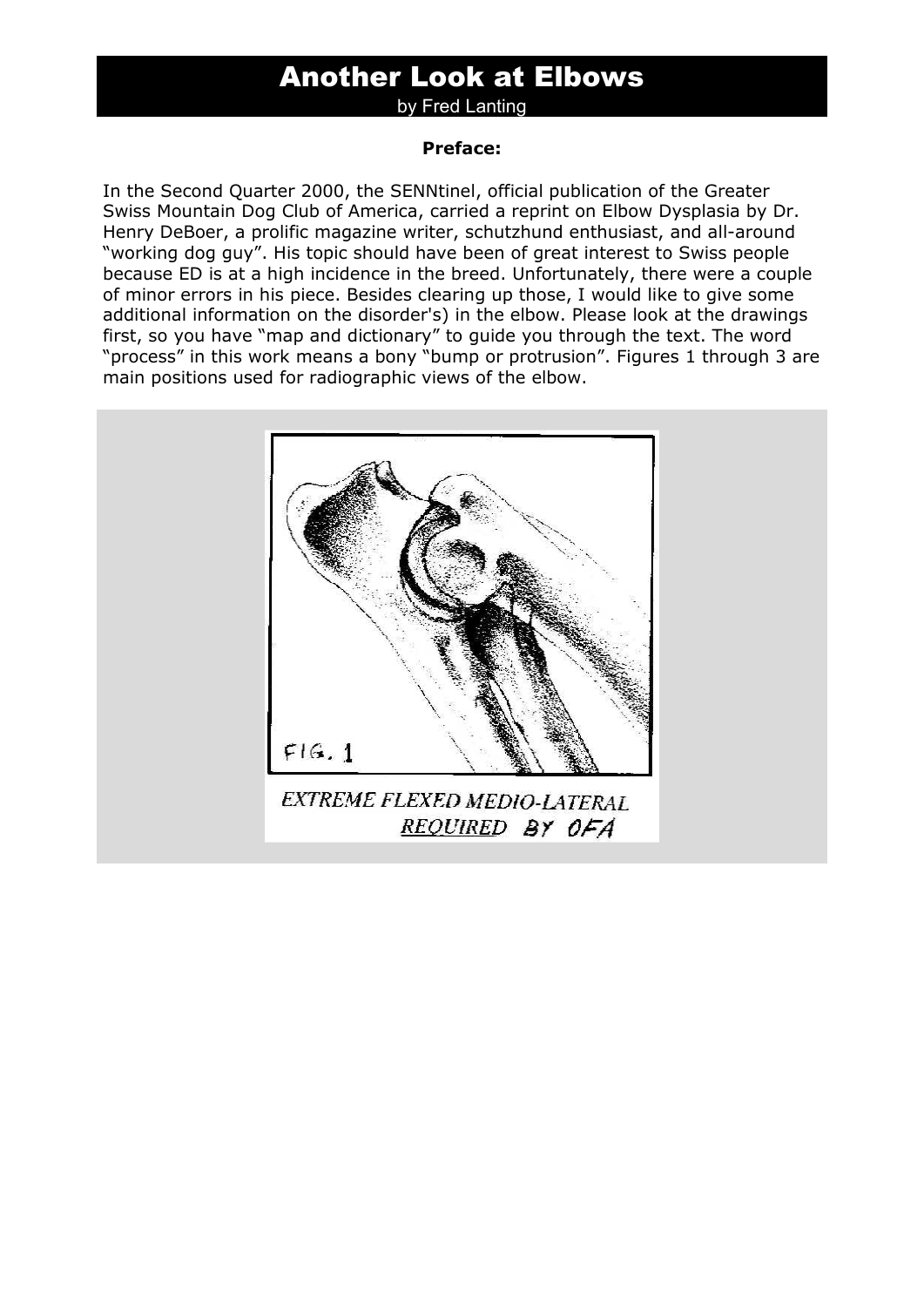

 The most obvious of the errors was when Dr. DeBoer said that the coronoid process (like the anconeus) starts as a separate bone centre with a growth plate, and that it unites with the rest of the ulna in the same manner. This was an initial assumption `way back in the beginning, when the most authoritative orthopedics researcher and surgeon Sten-Erik Olsson first saw (in adult dogs) that there was a fragment in the coronoid-radius area of the elbow, not visible of nearly any radiograph. Finding that piece upon necropsy, and knowing that the anconeal started as a separate bone centre in the embryo and growing puppy, it was natural for him to think that the coronoid process did, too. He first reported the disease as "ununited medial coronoid process". However, he quickly found it not to be the case. Rather, the coronoid ossifies (changes into bone tissue) from the embryo's cartilaginous part of the main ulnar shaft itself. See **Figure 4.** Since the first assumption got into print, and was misunderstood by lay readers as an infallible statement, it persisted for a long time in the popular press even though the editors should have picked up Olsson's repudiation shortly thereafter.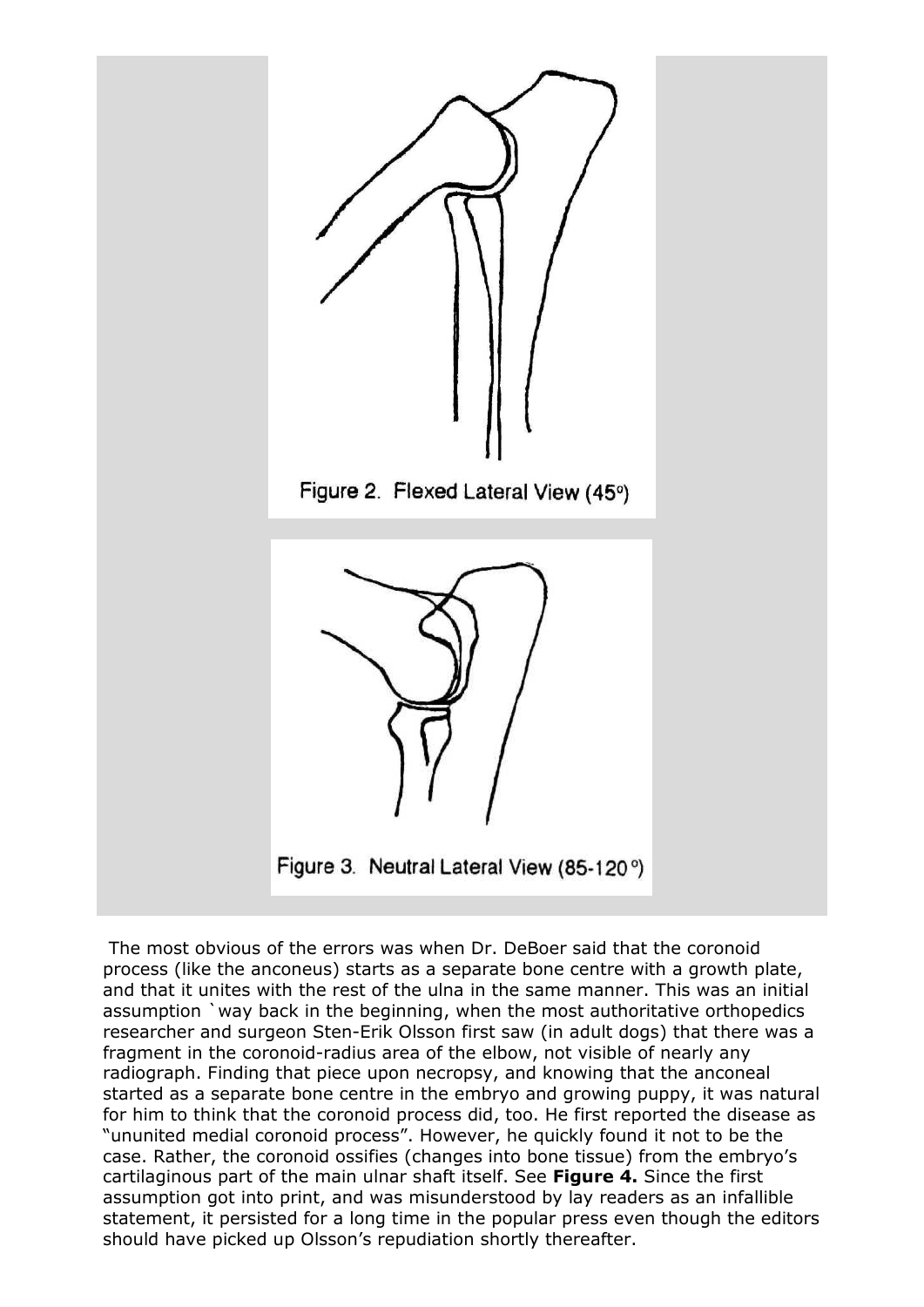

Two of today's prominent researchers are Dr. Paul W. Poulos Jr. and Dr. Alida Wind. Poulos is president of the IEWG (International Elbow Working Group), found at http://www.vetmed.ucdavis.edu/iewg/iewg.html and Dr. Wind is a renowned orthopaedic surgeon at the Univ. of Calif. at Davis and one of the founders of GDC, the Institute for Genetic Disease Control, which you can see at http://www.vetmed.ucdavis.edu/gdc/gdc.htm When Poulos was in Sweden working on his Ph.D., and with Professor Olsson, the medial coronoid process was one of their areas of interest. He reports that when Olsson "went to unaffected dogs, we could not find any evidence of a separate center of ossification for the medial coronoid. At that time he changed the terminology to 'fragmented medial coronoid process', although the terminology 'fractured medial coronoid' has also been used. I know of no evidence to support a separate centre of ossification for the medial coronoid process."

The same writer (DeBoer) also relates UAP to the disparity in growth rates of ulna and radius, and says that taking a slice out of the ulna (effectively raising the relative height of the radius for better support of the humerus) "allows the anconeal process to unite". He speaks of a "decrease in tension". I know about that experimental procedure, but fail to see the connection, or the effect of better weight-bearing by the radius on the anconeal process. It is unlikely that there would be any biomechanical stress changes on that portion, which is "above and beyond" the gravitational support vectors from humerus to radius to foot. Perhaps a re-wording would help us understand this seemingly puzzling concept. Unfortunately, the article was not annotated.

The elbow is called a synovial (lubricated) hinge joint, although it has some minor similarity to a ball-and-socket joint. There is not that sort of rotation that we find in the hip; the twisting of the lower arm is possible because of the design of the radius. Mainly, flexion and extension are the movements in the elbow itself. The ulna acts to add stability and restrict motion, and the radius bears most, perhaps up to 80%, of the weight of the forequarters. At the top (proximal) end of the ulna, there are three main processes that concern us (See **Fig. 5)**. The olecranon process on the back (posterior) side is easily felt and seen and is frequently called the "point of the elbow" by dog fanciers. On the front (anterior) are the anconeal and coronoid processes. The first is seen on radiographs while the other is very hard to find because its shadow is covered by those of other structures such as the condyles (knobs) on the bottom of the humerus. The separate anconeal process shown in Fig. 4 ossifies at the expense of the growth plate between it and the olecranon. If it doesn't do this by age five months, you have the dysplasia known as UAP, ununited anconeal process.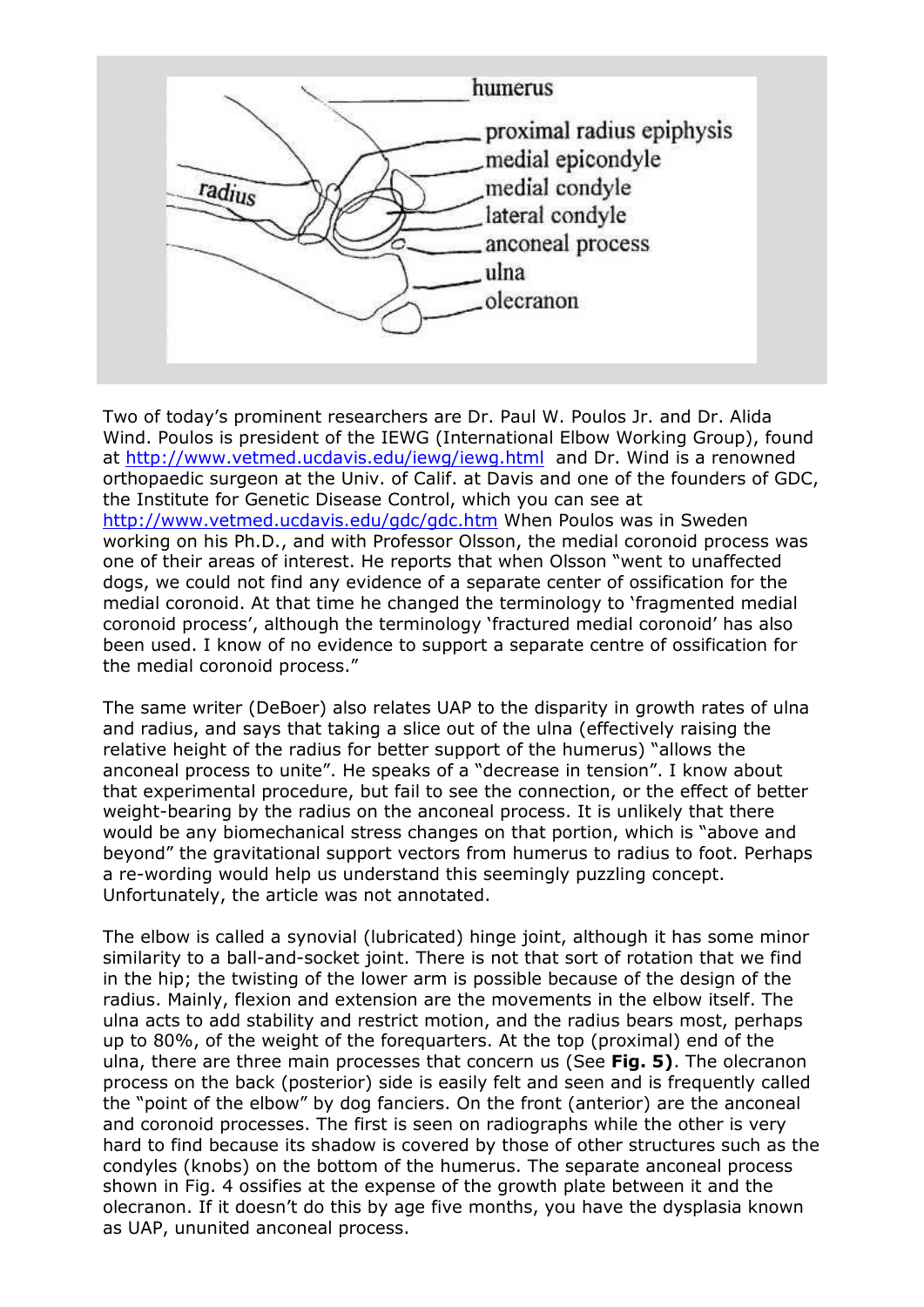

The coronoid process develops differently, having always been part of the ulnar bone center. However, if the other lower-arm bone (radius) does not grow at a precisely compatible rate with the ulna, it might be too short to effectively bear the weight of the dog's front end. This puts much extra stress on the coronoid process, which simply is not strong enough to bear the load. Sooner or later it develops fissures (stress cracks) and starts to fragment like a rock ledge crumbling away (**See Fig. 6)**. Of course, the presence of loose bony pieces such as these (they are often called joint mice) leads to inflammation and pain. Some dogs feel it greatly; others are more stoic or tough in regard to pain threshold. Although both anconeal (primarily) and coronoid (secondarily) dysphasia's are related to defects in cartilage growth and ossification, the different routes and origins make me want to keep the manifestations of elbow osteochondrosis separated in thought and discussion. On the other hand, Dr. Wind theorizes, "This disease (ED) is an abnormal development of the elbow joint due to underdevelopment of the ulnar trochlear notch. This causes incongruity within the joint, which leads to osteoarthrosis but may also cause fragmentation of the medial coronoid process, osteochondrosis of the humeral condyle, ununited anconeal process, or combinations thereof." So you can think of ED as one disease or syndrome, or more than one very closely related disorders.

Fragmented Coronoid Process with tell-tale osteophytes at some distance from the lesion

a. 3 year old Old English Sheepdog with joint mouse moving in and irritating soft tissues.

b. 9 year old Bulldog; joint mouse has been resorted or lost and another break is starting.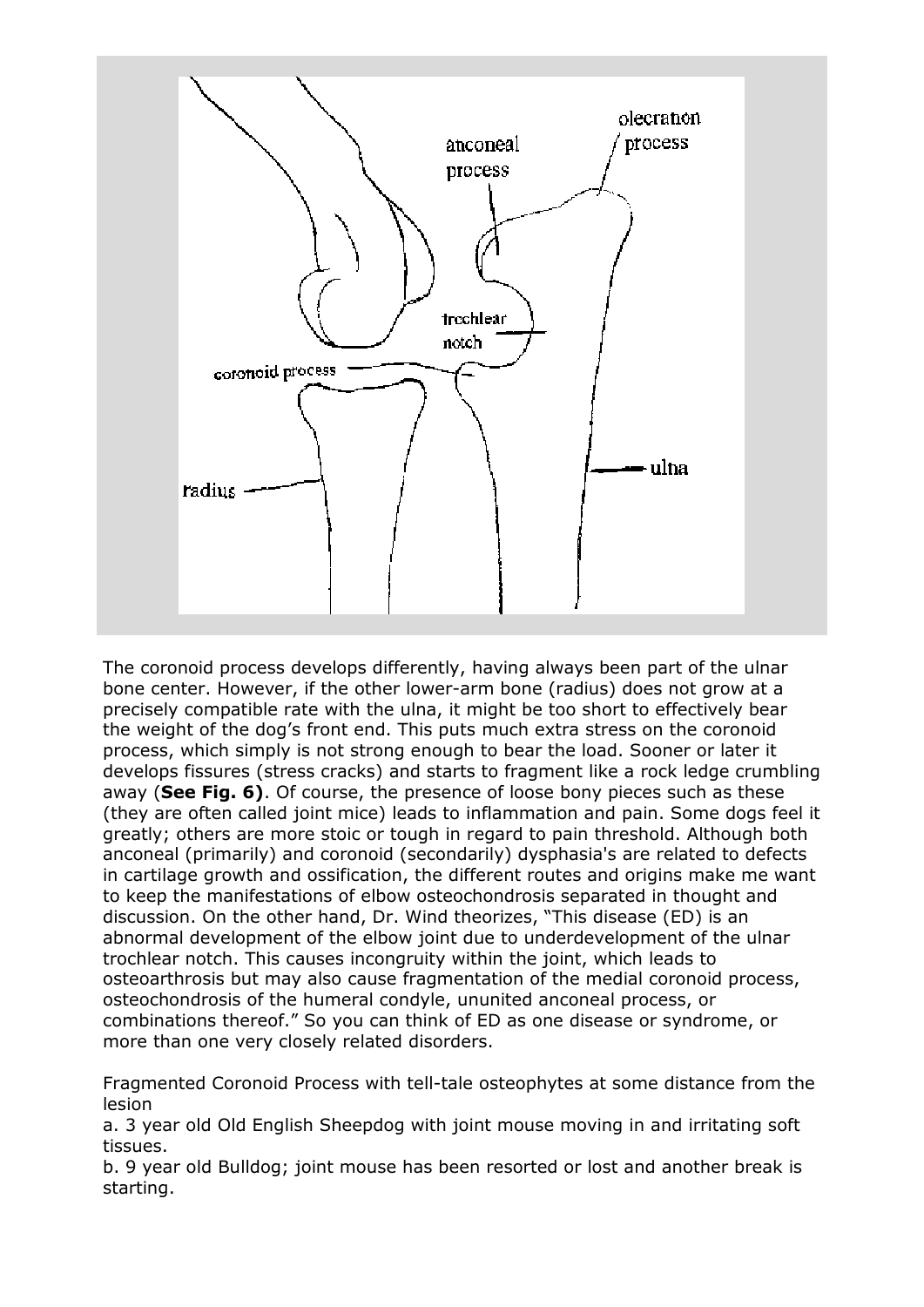

Even from before birth, the development of these parts is by endochondral ossification with bone replacing cartilage at hopefully a normal rate and manner. Go back to Figure 4 now. Using the typical medium-size dog as an example, the following "secondary" (other than the main shaft) bone or ossification centres are seen by about 10 weeks:

1. The lateral and medial humeral condyles (the two rounded "bumps" on the distal end of the humerus (upper arm) that fit into the half-moon-shaped groove in the lower arm's ulna),

2. The epicondyle of the humerus,

3. The epiphysis of the radius (that's the shorter of the two bones in the lower arm),

4. The olecranon (the "point" of the elbow) at the proximal (top) end of this longer bone in the lower arm.

During the first 10 weeks, the anconeal process is not visible on radiographs, but in the next couple of weeks, ossification begins, with gradual growth and increased opacity until, somewhere in the 16-24 week time frame, the centre not only turns "completely" to bone, but also fuses with the ulna. The result is a stronger joint with more weight-bearing ability than cartilage could offer. With the normal anconeal process in place (riding or inserting into the notch between the condyles of the humerus, there is stability in motion. Without it, there is a side-to-side action, with the olecranon (topmost point of elbow) rolling around in what is referred to as an "out at the elbows" gait. There are also some breeds in which individuals have been described as "double-jointed" because they have less restriction on extreme extension and flexion than is made by the anconeus and coronoid in most dogs.

Gross differences in growth rates between ulna and radius can put great pressure on the coronoid process, leading to FCP, and in many dogs the lower forelimb is bowed. If lameness does not develop, there may still be very variable amounts of ulnar growth retardation; many fiddle-fronted dogs are seen in the show rings, especially Toys and Shar Pei, but also many other breeds. If the coronoid process of the ulna bears a disproportionate amount of the weight from the humerus, and that upper arm is not as much supported by the (shorter) radius, eventual fracture is almost assured, especially in the larger, heavier dogs and those that do a good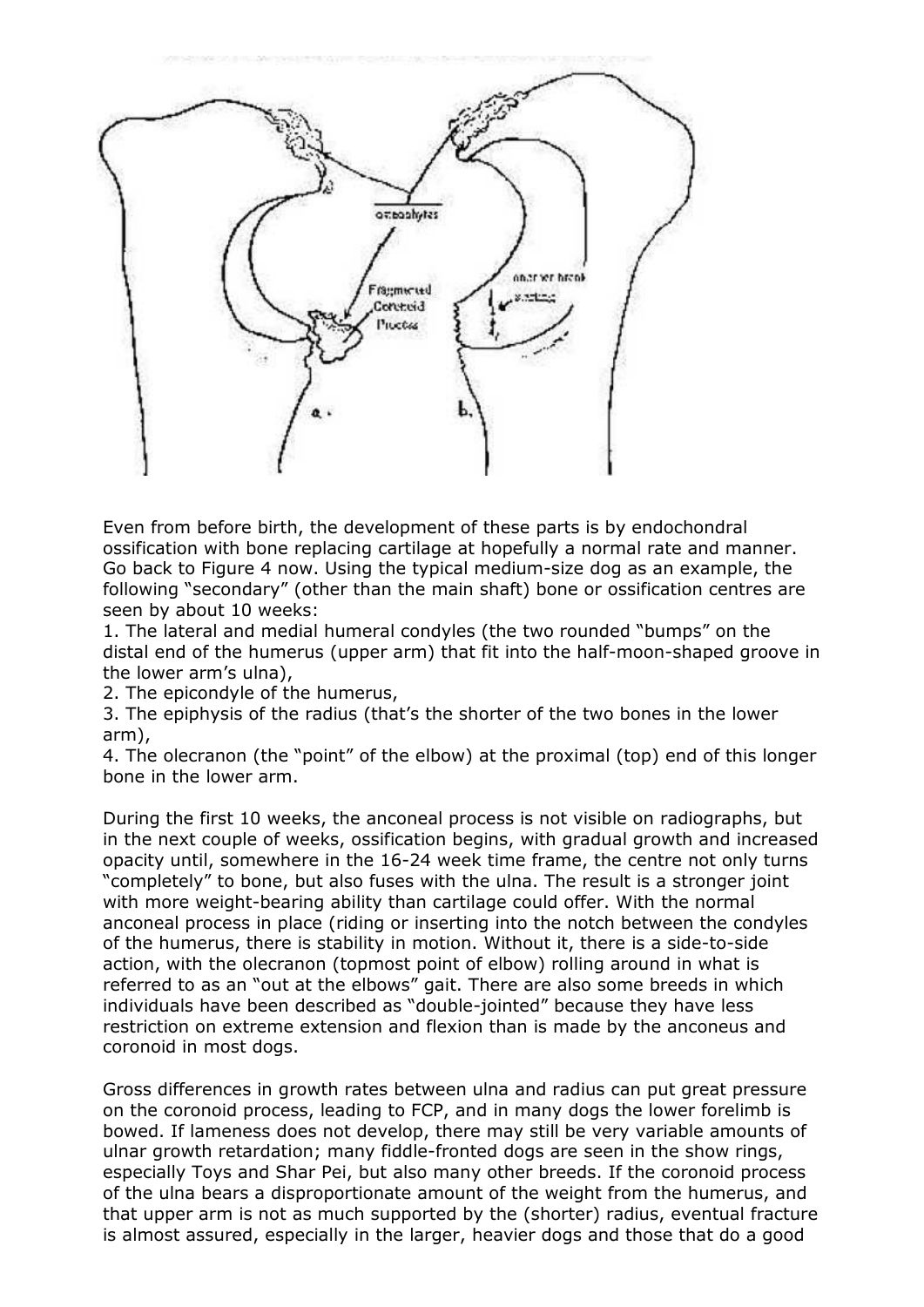amount of jumping and running. The wide-top radius is designed to support most of the dog's front-end-heavy weight.

In the development of the normal elbow, there is good congruity (which is to say tight fit) between humeral condyles and the trochlear notch that runs from the ulna's anconeal and coronoid processes, and between humerus and radius. Likewise, there is a tight fit between the radius and the ulna, with the curve of the coronoid process continuing in an unbroken arc forming the articular top surface of the radius. In some elbows, the coronoid process is situated a bit higher than normal (or you could say the top of the radius isn't high enough because it has lagged in growth). This "step" is often accompanied by a crack in the coronoid process, or a fragmentation. In some elbows with or without FCP, UAP, or OCD, there can be increased joint space between humerus and radius, humerus and ulna, or both. Studies at Davis showed that joint incongruity preceded clinically observable FCP and since it is seen in conjunction with UAP and OCD also, the implication is strong that incongruity precedes these lesions as well.

#### **Breeding for Better Elbows — What is "Normal"?**

In Scandinavia, there is a closer working relationship between scientists, government, and breeders than is found in the Americas. Dr. Lennart Swenson, geneticist at the Swedish University of Agricultural Sciences, calls our attention to the fact that it is relatively easy to define "normal" and segregate them from "affected" (dysplastic elbows), and select our breeding stock from the former class. But within the category we identify as normal, how should we further separate them by genetic liability? We can give grades of dysplasia to the affected dogs, but should we not further identify the best of the unaffected? That is a harder task because of more minor differences and lower accuracy in designating our dividing lines.

Professor Swenson gives this table, based on a study of the incidence of elbow dysplasias in Rottweiler progeny (The word "normal" here probably should be in quotation marks, since the dogs obviously are not normal in genotype.):

Parents Offspring Affected, % normal X normal 31 normal X mild ED 43 normal X mod/severe ED 48 ED X ED 56

Elbow dysplasias, whatever type, are polygenic, and as you know that means environmental forces such as nutrition might affect individual differences in severity of the dog, but do not change what it passes on to the next generation.

We lump together in a category called "normal" all those that we subjectively decide do not have characteristics worthy of putting them over the line or threshold into the affected categories. It is harder to create grades of normality than to segregate other dogs into grades of abnormality. The somewhat threshold nature plus the polygenic basis makes us treat all such dogs as equal, even though some may be, in the words of George Orwell, "more equal than others".

### **Covert Elbow Dysplasia**

Not only can we not tell how one normal-elbow dog differs from the next, but also we can be fooled by actual affected dogs that show no arthrosis or dysplasia. Therefore, we should consider that, on average, breeding a phenotypically normal dog only means that we are using the medium or mean "normal" from a range of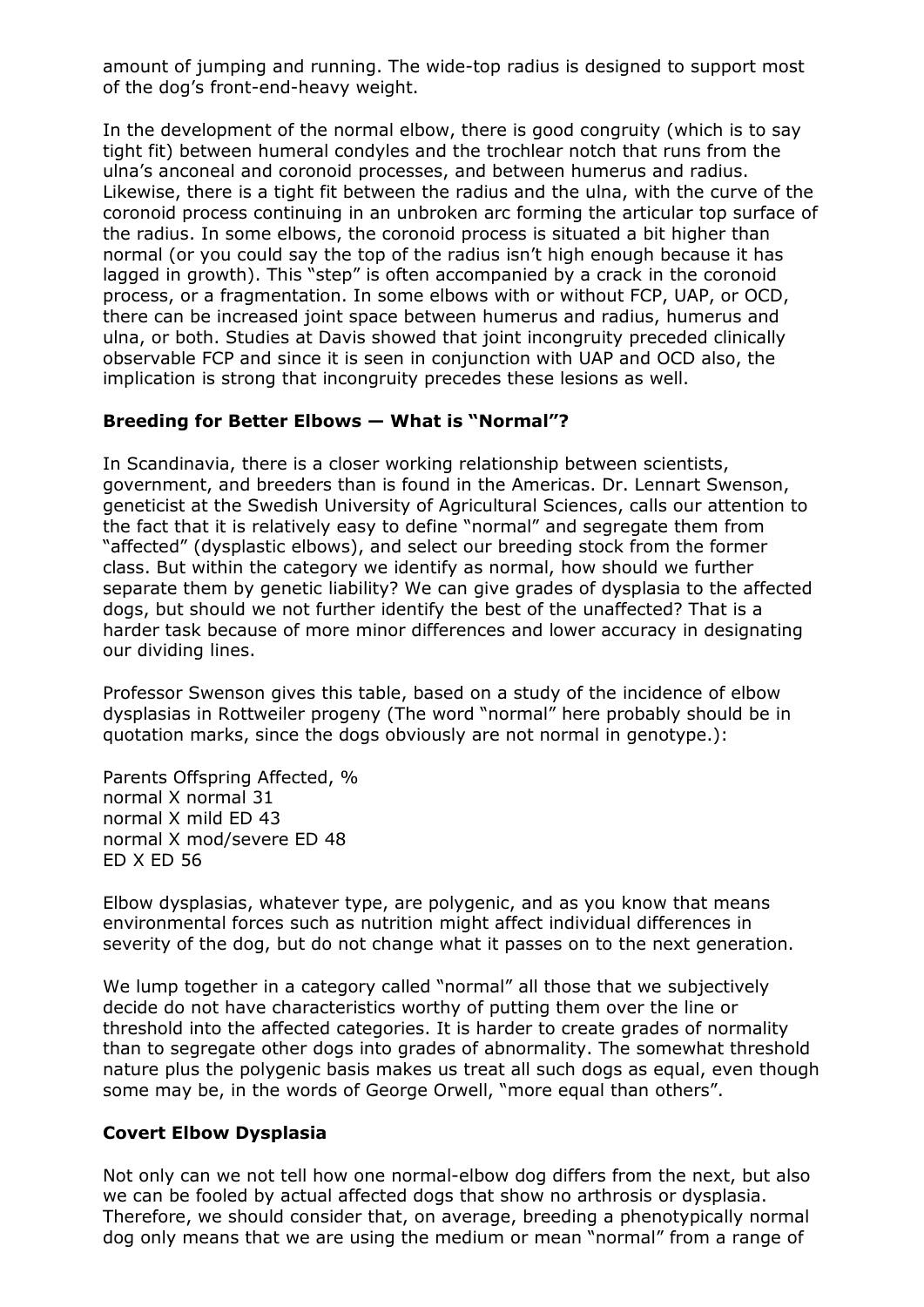genetic (and perhaps phenotypic) quality in the population from which it was selected. The only thing we can safely and accurately say about the ones classified as "normal" is that we don't see any signs, not that we can be positive there is not the same number of bad genes as in some of the less-obvious cases. In the affected category we can give a grade, but in the normals, we can only estimate the genetic value as being the average of that segment of the colony. We as practical breeders must find some middle ground where we are neither too demanding (discarding most of the dogs in a breed) nor too lax (calling too many normal or acceptable).

If we were to improve diagnostic techniques in the study of ED as we have with the use of the PennHIP Distraction Index for hip joints, we could differentiate between dogs in the "normal" category, and improve our selection immensely. We could avoid more of the carriers than we have in the past. If we could assign a numerical, objective value, or even an improved subjective one, to each normal dog, they could have individual phenotypic values and thus a closer estimate of each dog's genetic value. Better techniques of ascertaining these differences would be extremely helpful. However, in the meantime, we might get more mileage out of data on close relatives, especially if the population of the "normals" were a small percentage such as in the previous paragraph. That means we would need all exam results to be added to the database; in other words, an open, mandatory, and complete registry. Information on siblings, parents, offspring, and other close relatives would make for better differentiation of normals as much as improved diagnostic techniques would. As knowledge of breed value increases, so does efficiency of breeding programs. The only open registry in North America (at the time of this writing) was GDC, and they operated such registries for both hips and elbows. They have since merged with OFA and consequently the openness of their data is a thing of the past.

### **Breed Differences**

Depending on breed, elbow dysplasias can range from inconsequential to a very serious problem. In one review it was reported that one dog in 300 seen at 14 university veterinary teaching hospitals had some elbow disease. That all-breed estimate fails to convey the serious economic and emotional costs of ED incidence in the more popular breeds.

Most body types are represented in the early lists of breeds affected by one or another of the elbow dysplasias, including Akita, Bouvier, Dobe, Fila Brasileiro, Springer, Irish Wolfhound, Shar Pei, and others. In the early 1999 OFA elbow data, approximately 30% of the Bernese Mountain Dogs were dysplastic, 12% of the Golden Retrievers, over 20% of the German Shepherd Dogs, 13% of the Labs, and 42% of the Rottweilers. Border Collies appear to be almost free of ED, while the incidence in the Chow Chow is about 50%!

The 1998 OFA data shows the average of all breeds in the database to be about 11%, [incidentally, that means Swissies are worse off than the average], males are more affected than females, and that it is bilateral in as many as 35% of affected dogs. Now that statistic seems suspect to me, so it leads me back to the concept of covert ED. No explanation was proffered as to why the OFA's ED percentages in Rotties and Berners were lower than those seen in Scandinavia. I might offer one possible idea: during the time the Norwegians and Swedes were emphasizing breeding dogs with normal elbows (and seeing progress in that joint) as well as normal hips, we in America were concentrating on promoting the preferential use of dogs with OFA numbers for hips only. If, as Dr. Olsson has said, osteochondrosis is the description of a general disorder in which HD is one manifestation, and elbow problems are others, then perhaps by selecting for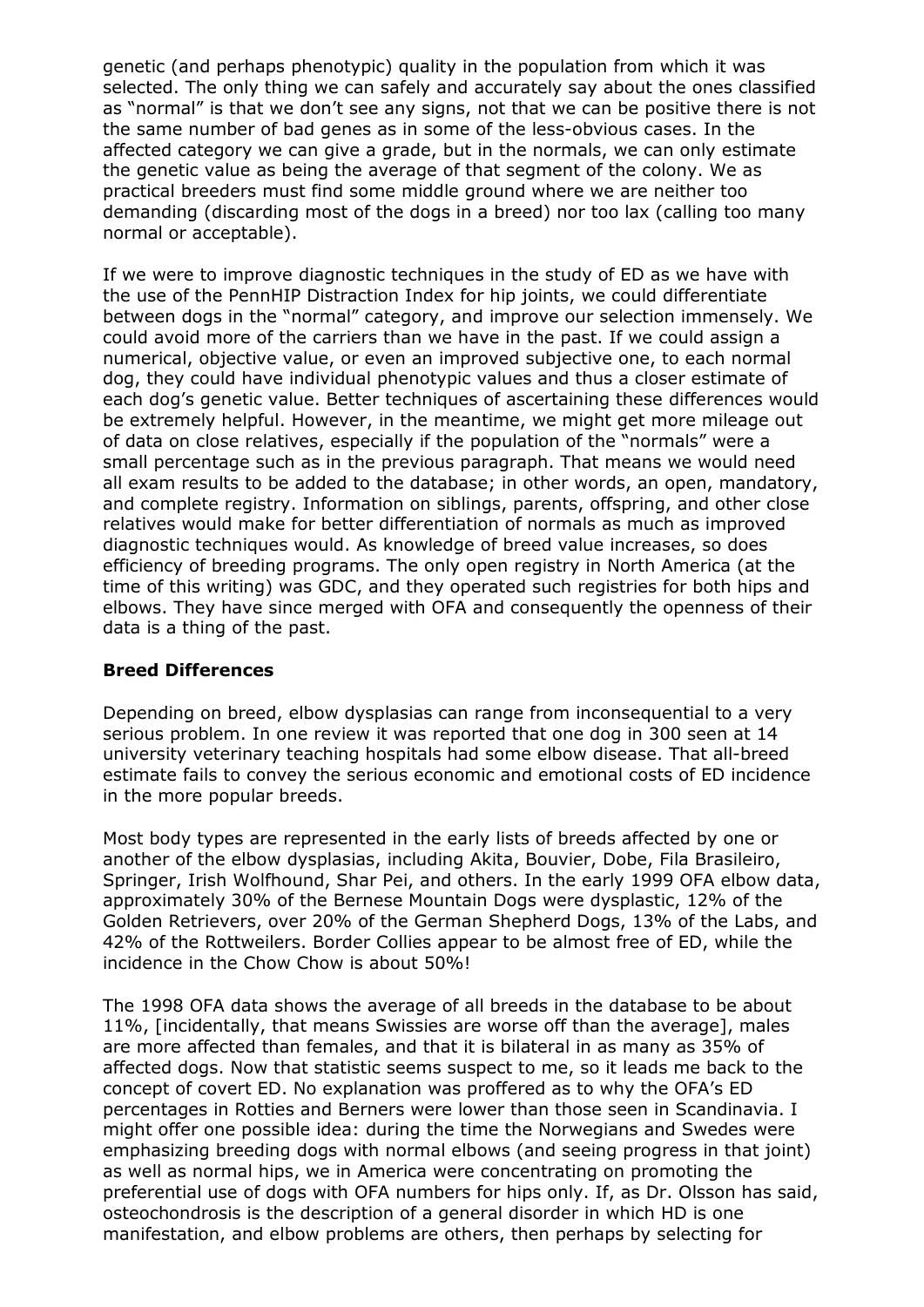normal hips, our better American breeders were unwittingly and unintentionally selecting dogs with fewer genes for osteochondrosis of any sort, including in elbows. Or maybe not.

In the mid 1990s, the large and sometimes ponderous SV (Germany-HQ club for GSDs) at last admitted that elbow dysplasia was a serious enough problem in the GSD that it was worth their attention. While finding that HD was more prevalent and of greater concern, they now acknowledged that ED existed and should be addressed. They started with a voluntary program with 450 dogs participating and in that initial study found GSDs had more than 10 % incidence of UAP, FCP, and OCD. But some 30% of GSDs had some sort of arthrosis. Similar numbers also had been reported in Scandinavian and Australian studies, they noted. The SV suggested screening all dogs of 6 and 12 months of age.

## **Working the Affected Dog**

Often, the dog that is diagnosed with mild ED of one sort or another belongs to someone active in the sport end of the dog game, having no plans to breed but wanting to do obedience work. Caution must be advised here, but it is possible for many dogs to live a happy life and compete in such events. AKC-CKC-type obedience is easier, as the jump heights have been lowered, the rings are small, and no really fast running for considerable distances is required. Let your dog and your common sense guide you in how much you ask or encourage your dog to do. These affected or suspected dogs especially should be prevented from becoming heavy. Many of the Grade 1 dogs will not develop any lameness. As is recommended for any other sort of osteochondrosis, keep the nutritional volume and energy level (and hence the weight) down, and do not supplement with calcium.

## **Registries**

In 1981, Dr. Wind began studying elbow laxity in Berners, basically the "same breed" as the Swissy. By 1986, Dr. George Padgett, pathologist at Michigan State, with a special interest in genetics, sent a questionnaire to national breed clubs re the status of and needs for genetic disorder control schemes. He proposed a disease registry which would contain information on genetic risks of individuals, based on their own phenotype plus those of their progeny, siblings, and halfsiblings. Physicist Dr. Martin Packard developed a computer program about that time. Bernese (and other breed) fanciers, radiologists, geneticists, and vets soon were working hand-in-glove with like-minded individuals and groups in Sweden, Canada, Switzerland, the US, Canada, and the U.K. Almost all were also coming to realize that elbow dysplasias and other problems were very much genetic in nature, and that registry and control measures were needed. Some first approached the OFA because of that foundation's wide recognition in the field of HD control and registry. After she found OFA initially to be less than enthusiastic, Dr. Wind found other funding to organize the inaugural International Elbow Working Group meeting in Davis, CA in 1989. In that year these three brought together a group of about eight people who collectively gave birth on the same day to twins: the IEWG (Int'l Elbow Working Group) and the GDC (America's first open registry).

The OFA published a table for several years, showing the current progress, called "Trends in Elbow Dysplasia". One such year's report, given to several clubs and available on the Internet, is shown here, though the amount of change seems minor.

Breed % Dys. through 1990 % Dys. 1993-94